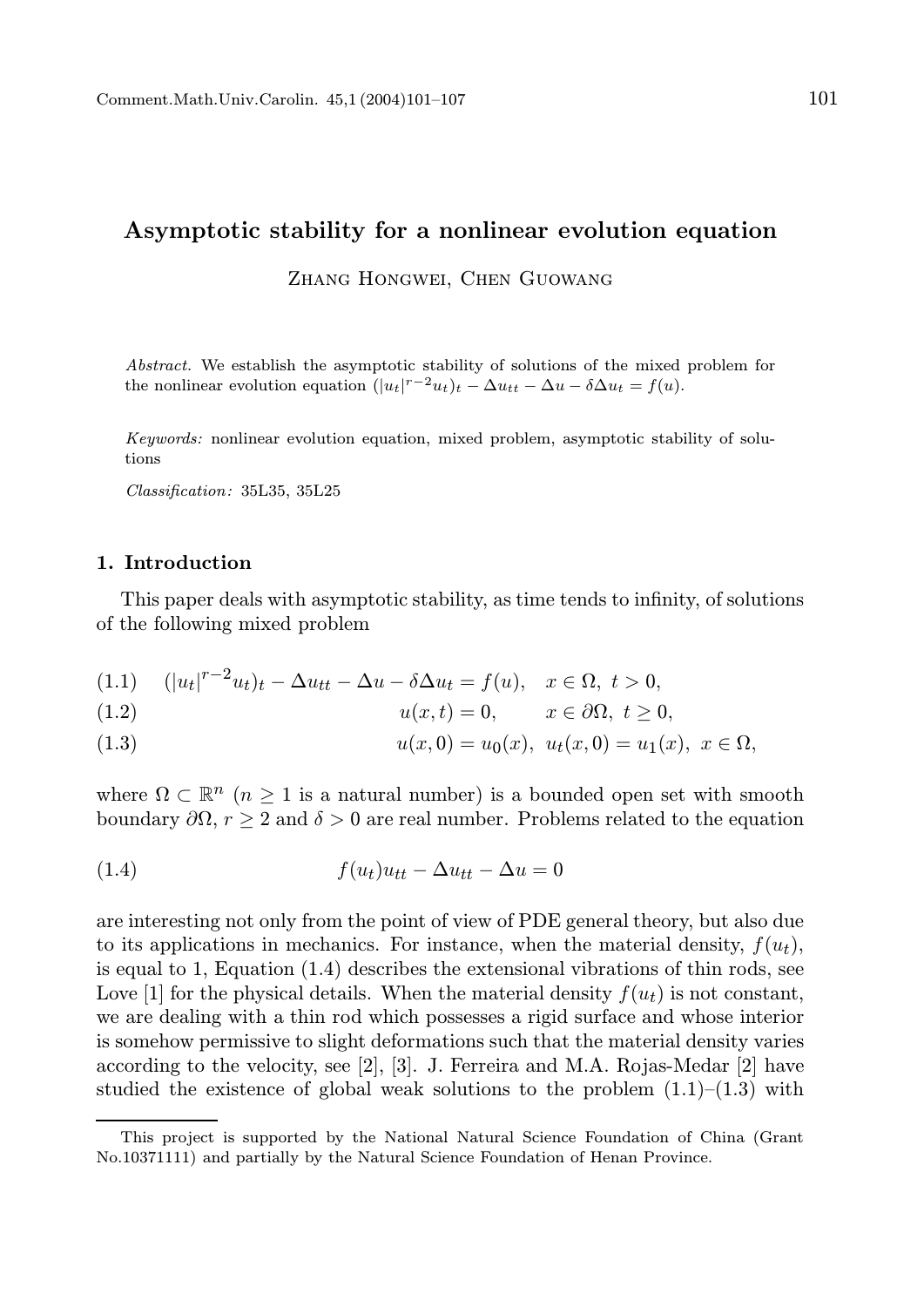$\delta = 0$  in noncylindrical domain. Cavalcanti et al. [3] studied the existence and uniform decay of global weak solution to the following problem

$$
(|u_t|^{r-2}u_t)_t - \Delta u_{tt} - \Delta u - \delta \Delta u_t + \int_0^t g(t-z)\Delta u(z)\,dz = 0
$$

with initial and boundary condition, where  $r > 2$  and  $\delta > 0$  are constants, q represents the kernel of the memory term. However, no asymptotic stability result was presented in [2], [3] for the problem  $(1.1)$ – $(1.3)$ . In this paper, we study the asymptotic stability of solutions of the problem  $(1.1)$ – $(1.3)$ . Throughout this paper, we use the following notations.  $(\cdot, \cdot)$  denotes the inner product of  $L^2(\Omega)$ .  $\|\cdot\|$ ,  $\|\cdot\|_r$  and  $\|\cdot\|_0$  denote the norms of the spaces  $L^2(\Omega)$ ,  $L^r(\Omega)$  and  $H_0^1(\Omega)$ respectively.

## 2. Main theorem

We assume that the function  $f(s)$  satisfies the following condition

(H) 
$$
|f(s)| \le a|s|^{p-1}, 0 \le F(s) \le a|s|^p
$$
,

where  $F(s) = \int_0^s f(\rho) d\rho$  for  $2 < p \le \infty$  if  $n = 1, 2$  or for  $2 < p \le \frac{2n}{n-1}$  $\frac{2n}{n-2}$  if  $n \geq 3$ , and a is a positive constant. Furthermore, let  $2 \le r \le p$ .

Now, we define the energy associated with Equation (1.1) by

$$
E(t) = \frac{r-1}{r} ||u_t||_r^r + \frac{1}{2} ||\nabla u_t(t)||^2 + J(u(t)), \qquad t \in \mathbb{R}^+ = [0, +\infty),
$$

where

$$
J(u) = J(u(t)) = \frac{1}{2} ||\nabla u(t)||^2 - \int_{\Omega} F(u(t)) dx.
$$

We see that the energy has the so-called energy identity

(2.1) 
$$
E(t) + \delta \int_0^t ||\nabla u_t(s)||^2 ds = E(0),
$$

where  $E(0) = \frac{r-1}{r} ||u_1||_r^r + \frac{1}{2}$  $\frac{1}{2} \|\nabla u_1\|^2 + J(u_0)$  is the initial energy. Obviously,  $E(t)$  is a non-increasing function in time.

**Lemma 2.1.** Let  $u_0 \in H_0^1(\Omega)$  and  $u_1 \in H_0^1(\Omega)$ . Then under the assumption (H), the problem (1.1)–(1.3) possesses at least one weak solution  $u : \Omega \times \mathbb{R}^+ \to \mathbb{R}$  with

$$
u \in L^{\infty}(0,\infty; H_0^1(\Omega)), \quad u_t \in L^{\infty}(0,\infty; H_0^1(\Omega)), \quad u_{tt} \in L^2(0,\infty; H_0^1(\Omega)),
$$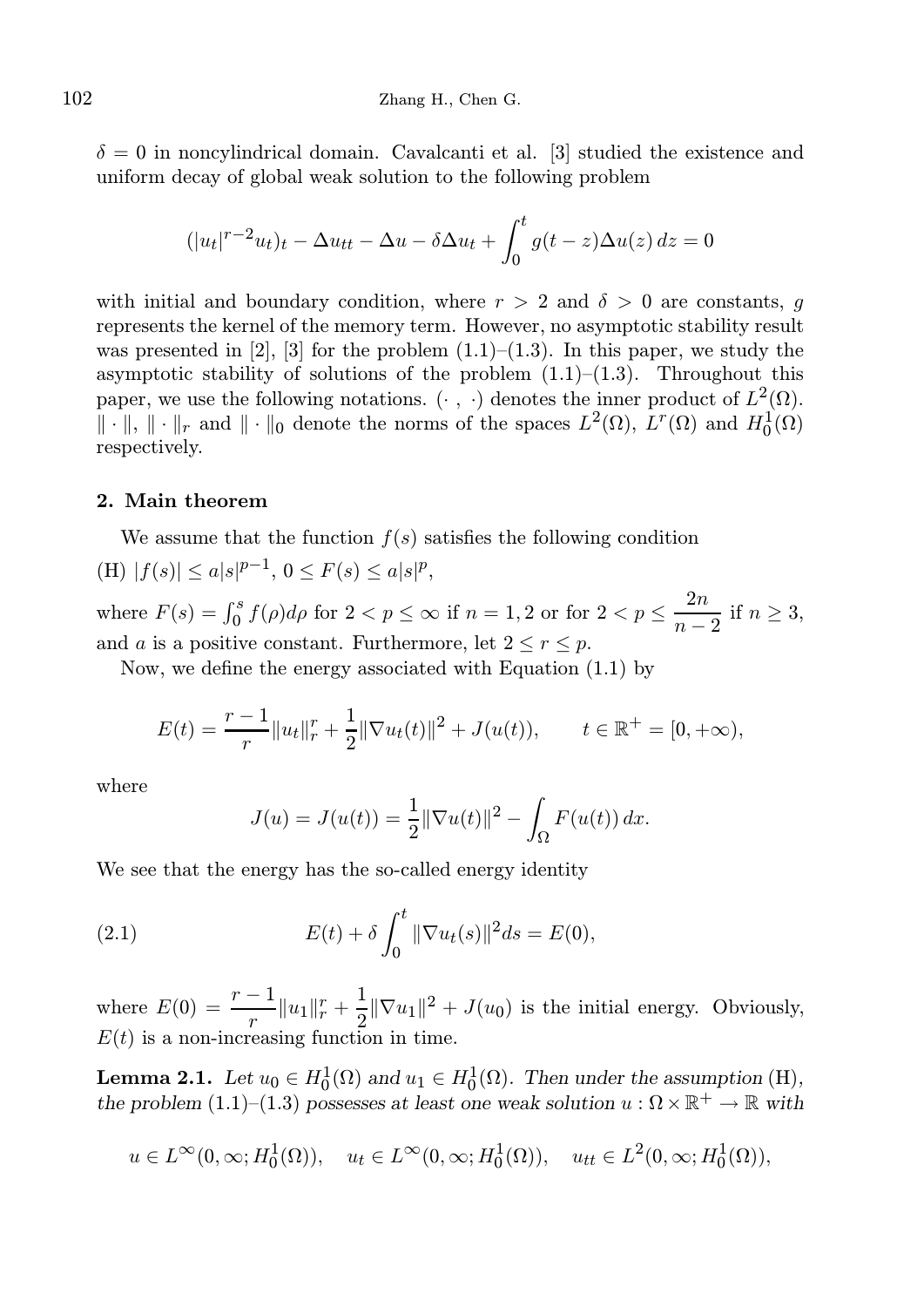and for all  $\eta \in C_0^{\infty}(0,T; H_0^1)$  we have

$$
\begin{aligned}\n\left[ \left( |u_t(s)|^{r-2} u_t(s), \eta(s) \right) + \left( \nabla u_t(s), \nabla \eta(s) \right) \right] \Big|_{s=0}^{s=t} \\
&= \int_0^t \left[ \left( |u_t(s)|^{r-2} u_t(s), \eta_t(s) \right) + \left( \nabla u_t(s), \nabla \eta_t(s) \right) - \left( \nabla u(s), \nabla \eta(s) \right) \right. \\
&\left. - \delta(\nabla u_t(s), \nabla \eta(s)) + \left( f(u(s)), \eta(s) \right) \right] ds.\n\end{aligned}
$$

The proof of Lemma 2.1 is omitted, since the proof of Lemma 2.1 is analogous to Theorem 3.1 in [2].

In order to get the asymptotic stability of the solution of the problem  $(1.1)$ – (1.3), we introduce the set

$$
\Sigma = \big\{ (\lambda, E(0)) \in \mathbb{R}^+ \times \mathbb{R}^+, 0 \le \lambda < \lambda_1, 0 \le \frac{1}{2} \lambda^2 - a C_0^p \lambda^p < E(0) < E_1 \big\},
$$

where

$$
\lambda_1 = \left(\frac{1}{paC_0^p}\right)^{\frac{1}{p-2}}, \qquad E_1 = \lambda_1^2 \left(\frac{1}{2} - \frac{1}{p}\right)
$$

and  $C_0$  is the embedding constant (when  $H_0^1$  is embedded into  $L^p$ ).

Then our main theorem reads as follows:

Main theorem. Under the assumptions of Lemma 2.1, if  $(\|\nabla u_0\|, E(0)) \in \Sigma$ and u is a solution of the problem  $(1.1)$ – $(1.3)$ , then

(2.2) 
$$
\lim_{t \to \infty} E(t) = 0.
$$

We divide the proof into several steps.

**Lemma 2.2.** Let u be a weak solution of the problem  $(1.1)$ – $(1.3)$ . If  $(\|\nabla u_0\|, E(0))$  $\in \Sigma$ , then for all  $t \in \mathbb{R}^+$ ,

.

(i) 
$$
(\|\nabla u(t)\|, E(t)) \in \Sigma;
$$
  
\n(ii)  $E(t) \ge \frac{r-1}{r} \|u_t\|_r^r + \frac{1}{2} \|\nabla u_t\|^2;$   
\n(iii)  $\frac{1}{2} \|\nabla u\|^2 - \frac{1}{2} (f(u), u) \ge \frac{1}{4} \|\nabla u\|^2$ 

PROOF: By the definition of  $E(t)$ , (H) and embedding theorem, we have

$$
(2.3) \tE(t) \geq \frac{r-1}{r} \|u_t\|_r^r + \frac{1}{2} \|\nabla u_t\|^2 + \frac{1}{2} \|\nabla u\|^2 - aC_0^p \|\nabla u\|_p \geq G(\|\nabla u\|),
$$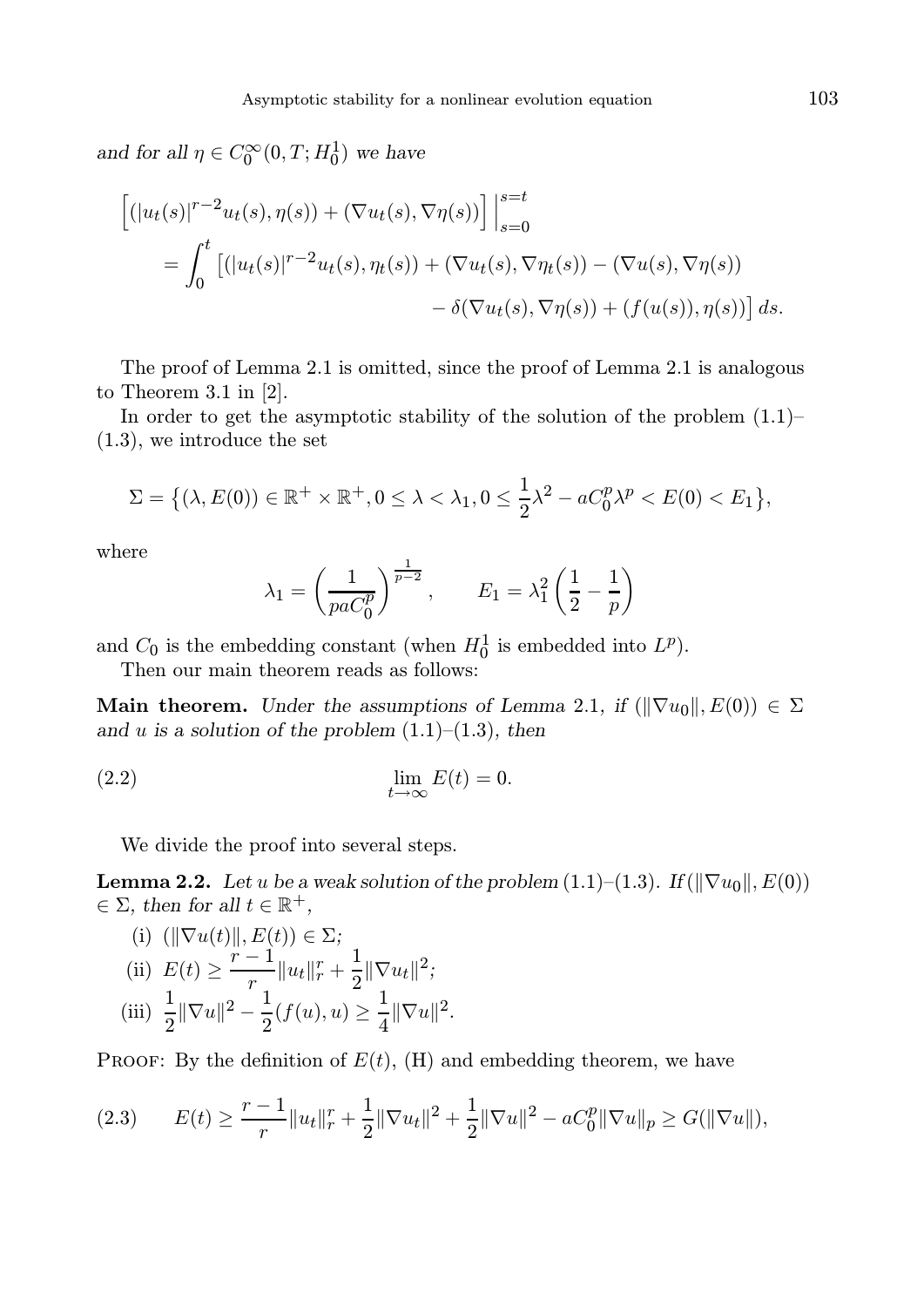where  $G(\lambda) = \frac{1}{2}\lambda^2 - aC_0^p\lambda^p$ . It is easy to see that  $G(\lambda)$  attains its maximum  $E_1$ for  $\lambda = \lambda_1$ ,  $G(\tilde{\lambda})$  is strictly decreasing for  $\lambda \geq \lambda_1$  and  $G(\lambda) \to -\infty$  as  $\lambda \to \infty$ . Since  $E(t) \leq E(0) < E_1$  for  $t \in \mathbb{R}^+$  by (2.1), we have  $\|\nabla u\| < \lambda_1$  for  $t \in \mathbb{R}^+$ . From (2.3) and  $G(\|\nabla u\|) \geq 0$  for  $0 \leq \|\nabla u\| < \lambda_1$ , we get  $E(t) \geq G(\|\nabla u\|) \geq 0$ , so (i) holds.

To obtain (ii), it remains to note that  $G(\|\nabla u\|) \geq 0$  whenever  $0 \leq \|\nabla u\| < \lambda_1$ and to use (2.3) again, then (ii) follows at once.

By (H) and embedding theorem,we obtain

$$
\frac{1}{2} \|\nabla u\|^2 - \frac{1}{2} (f(u), u) \ge \frac{1}{4} \|\nabla u\|^2 + \frac{1}{2} (\frac{1}{2} \|\nabla u\|^2 - aC_0^p \|\nabla u\|^p).
$$

Hence (iii) holds since  $0 \leq ||\nabla u(t)|| < \lambda_1$  for  $t \in \mathbb{R}^+$  and  $G(||\nabla u||) \geq 0$  for  $0 \le ||\nabla u|| < \lambda_1$ . The lemma is proved.

**Lemma 2.3.** Let  $(\|\nabla u_0\|, E(0)) \in \Sigma$  and  $E(t) \geq \beta$ , where  $\beta > 0$ . Then there exists  $\alpha = \alpha(\beta) > 0$  such that

$$
(2.4) \qquad \frac{r-1}{r}||u_t||_r^r + \frac{1}{2}||\nabla u_t||^2 + \frac{1}{2}||\nabla u||^2 - \frac{1}{2}(f(u), u) \ge \alpha, \text{ for } t \in \mathbb{R}^+.
$$

PROOF: By the definition of  $E(t)$ , (H) and  $E(t) \geq \beta$ , we have

(2.5) 
$$
\frac{r-1}{r} \|u_t\|_r^r + \frac{1}{2} \|\nabla u_t\|^2 + \frac{1}{2} \|\nabla u\|^2 \ge \beta, \qquad t \in \mathbb{R}^+.
$$

Now suppose that  $(2.4)$  does not hold. For Lemma  $2.1(iii)$ , there is a sequence  $\{t_n\} \subset \mathbb{R}^+$  such that

$$
\frac{r-1}{r}||u_t(t_n)||_r^r + \frac{1}{2}||\nabla u_t(t_n)||^2 + \frac{1}{2}||\nabla u(t_n)||^2 - \frac{1}{2}(f(u(t_n)), u(t_n))
$$
  
\n
$$
\geq \frac{r-1}{r}||u_t(t_n)||_r^r + \frac{1}{2}||\nabla u_t(t_n)||^2 + \frac{1}{4}||\nabla u(t_n)||^2 \to 0, \quad n \to \infty.
$$

Then we get

$$
\frac{r-1}{r}||u_t(t_n)||_r^r + \frac{1}{2}||\nabla u_t(t_n)||^2 \to 0, \qquad ||\nabla u(t_n)||^2 \to 0, \qquad n \to \infty.
$$

This is contradiction with  $(2.5)$ . The lemma is proved.

PROOF OF MAIN THEOREM: Suppose that (2.2) fails. Then there exists  $\beta > 0$ such that  $E(t) \geq \beta$  for all  $t \in \mathbb{R}^+$  since  $(2.1)$  and  $E(t) \geq 0$  by Lemma 2.2 (i).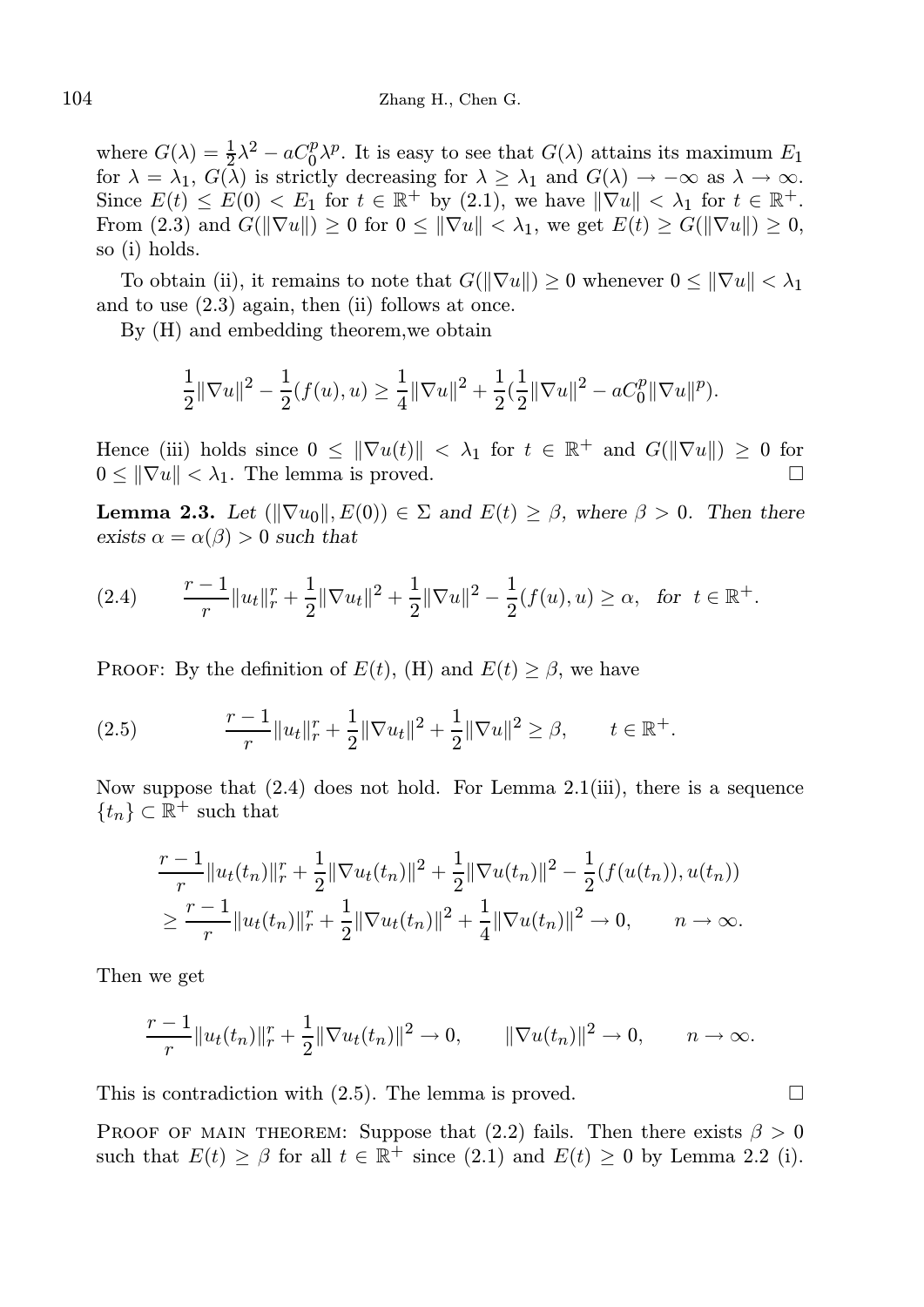Multiplying both sides of (1.1) by u, integrating over [T, t]  $(0 < T < t < \infty)$  and integrating by parts with respect to  $t$ , we obtain (2.6)

$$
\begin{aligned}\n&\left[ (|u_t(s)|^{r-2} u_t(s), u(s)) + (\nabla u_t(s), \nabla u(s)) \right] \Big|_{s=T}^t \\
&= \int_T^t \left\{ \frac{3r-2}{r} \|u_t(s)\|_r^r + 2\|\nabla u_t(s)\|^2 - 2\left[\frac{r-1}{r} \|u_t(s)\|_r^r \right. \\
&\left. + \frac{1}{2} \|\nabla u_t(s)\|^2 + \frac{1}{2} \|\nabla u(s)\|^2 - \frac{1}{2} (f(u(s)), u(s)) \right] - \delta(\nabla u(s), \nabla u_t(s)) \right\} ds \\
&= \int_T^t (I_1 + I_2 + I_3) ds.\n\end{aligned}
$$

Using  $H_0^1 \hookrightarrow L^r$ ,  $E(t) \leq E(0) < \infty$ , Hölder inequality and  $\|\nabla u_t\|^2 \in L^1(0, \infty)$ , we have

$$
\int_{T}^{t} I_{1} ds \leq C_{1} \int_{T}^{t} (\|\nabla u_{t}(s)\|^{r} + \|\nabla u_{t}(s)\|^{2}) ds
$$
  
\n
$$
\leq C_{2} (E^{\frac{r-1}{r}}(0) + E^{\frac{1}{2}}(0)) \int_{T}^{t} \|\nabla u_{t}(s)\| ds
$$
  
\n(2.7)  
\n
$$
\leq C_{3} \left( \int_{T}^{t} \|\nabla u_{t}(s)\|^{2} ds \right)^{\frac{1}{2}} \left( \int_{T}^{t} ds \right)^{\frac{1}{2}}
$$
  
\n
$$
\leq C_{4} \left( \int_{T}^{t} ds \right)^{\frac{1}{2}}.
$$

Here and in the following  $C_i$   $(i = 1, 2, ...)$  denotes positive constants which do not depend on  $t$  and  $T$ . By virtue of Lemma 2.3, we have

(2.8) 
$$
\int_T^t I_2 ds \le -2\alpha \int_T^t ds.
$$

Furthermore, by use of  $\|\nabla u\| \leq \lambda_1$ ,  $E(t) \geq 0$ , Lemma 2.2, Hölder inequality and  $\|\nabla u_t\|^2 \in L^1(0,\infty)$ , we have

(2.9) 
$$
\int_{T}^{t} I_{3} \leq \delta \left( \int_{T}^{t} \|\nabla u_{t}(s)\|^{2} ds \right)^{\frac{1}{2}} \left( \int_{T}^{t} \|\nabla u(s)\|^{2} ds \right)^{\frac{1}{2}} \leq \lambda_{1} \delta \left( \int_{T}^{\infty} \|\nabla u_{t}(s)\|^{2} ds \right)^{\frac{1}{2}} \left( \int_{T}^{t} ds \right)^{\frac{1}{2}} \leq C_{5} \left( \int_{T}^{t} ds \right)^{\frac{1}{2}}
$$

Then from  $(2.6)-(2.9)$  we know

(2.10) 
$$
\left[ (u_t(s)|^{r-2}u_t(s), u(s)) + (\nabla u_t(s), \nabla u(s)) \right] \Big|_{s=T}^t
$$

$$
\leq C_6 \left( \int_T^t ds \right)^{\frac{1}{2}} - 2\alpha \int_T^t ds.
$$

.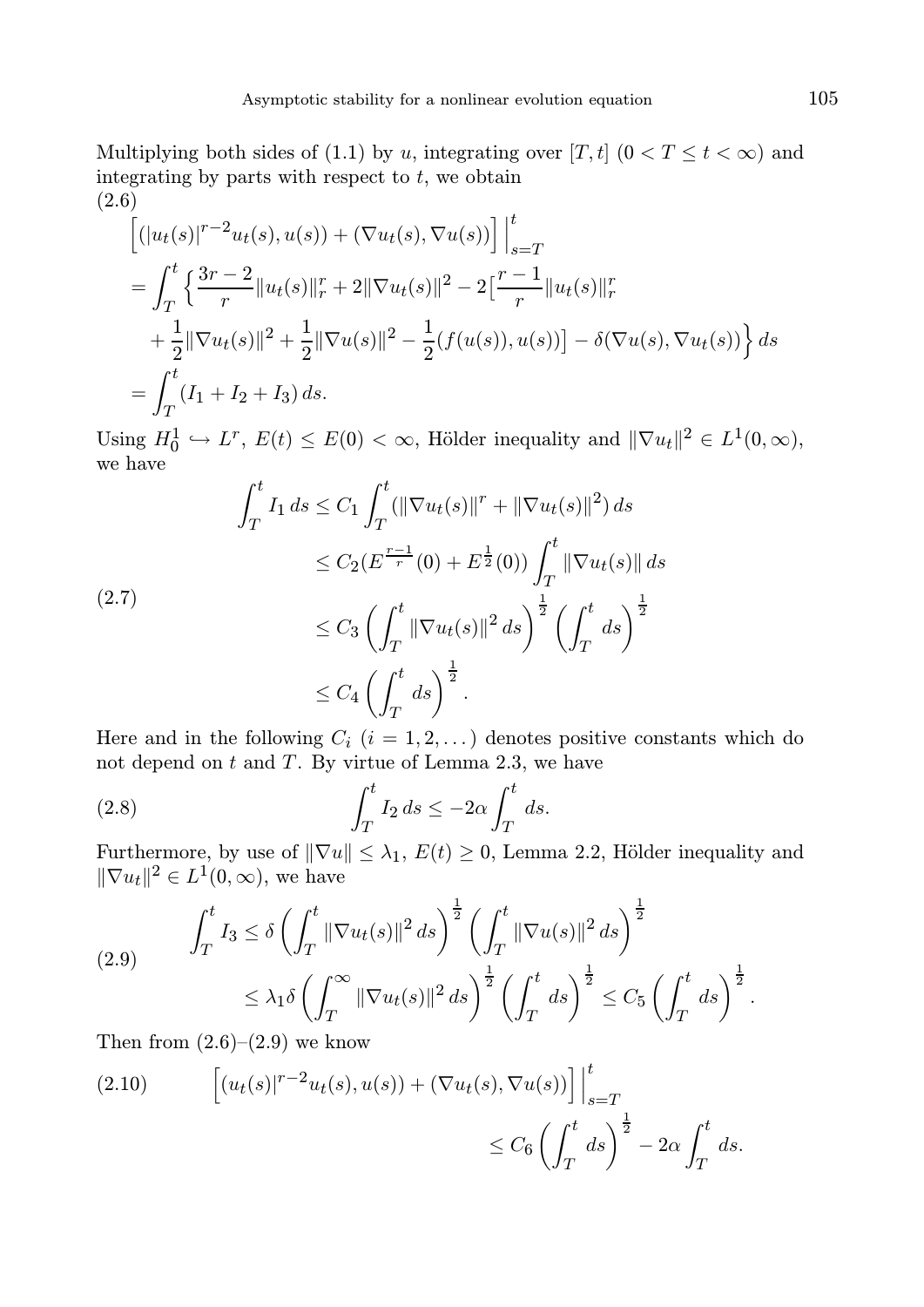On the other hand, from Young inequality,  $H_0^1 \hookrightarrow L^r$ ,  $\|\nabla u\| \leq \lambda_1 < \infty$ ,  $E(t) <$  $E(0) < \infty$  and Lemma 2.2(i), we get

$$
\left| (|u_t(t)|^{r-2} u_t(t), u(t)) + (\nabla u_t(t), \nabla u(t)) \right|
$$
  
\n
$$
\leq C_7 \left( \|u_t\|_{r}^{r} + \|\nabla u\|^{r} + \|\nabla u_t\|^{2} + \|\nabla u\|^{2} \right) \leq C_8 < \infty.
$$

In turn, we reach a contradiction with (2.10) for fixing T when  $t \to \infty$ . Hence we derive  $\lim_{t\to\infty} E(t) = 0$ . This completes the proof. □

**Remark 1.** If we take  $f(s) = |s|^{p-2} s$  in (1.1), then  $F(s) = \frac{1}{p}|s|^p$  and  $\frac{1}{p}sf(s) = \frac{1}{p}|s|^p$  $F(s)$ , so (H) holds. By straightforward calculation we get

$$
\lambda_1 = C_0^{-\frac{p}{p-2}}, \qquad E_1 = \left(\frac{1}{2} - \frac{1}{p}\right) \left(\frac{1}{C_0^p}\right)^{\frac{2}{p-2}}.
$$

It is easy to see that  $E_1$  is exactly the potential well depth corresponding to the problem  $(1.1)$ – $(1.3)$  obtained by Payne and Sattinger [10], that is

$$
E_1 = \inf_{u \in H_0^1 \setminus \{0\}} \sup_{\lambda \in \mathbb{R}} J(\lambda u),
$$

where  $J(u) = \frac{1}{2} ||\nabla u||^2 - \frac{1}{p}$  $\frac{1}{p} \|u\|_p^p.$ 

**Remark 2.** If the initial point  $(\|u_0\|, E(0))$  lies in set

$$
\Sigma_0 = \left\{ (\lambda, E(0)) \in \mathbb{R}^+ \times \mathbb{R}^+, 0 \le \lambda < \lambda_2 = \left(\frac{1}{2pcC_0^p}\right)^{\frac{1}{p-2}}, 0 \le \frac{1}{4}\lambda^2 - aC_0^p \lambda^p < E(0) < E_2 = \frac{1}{2}\lambda_1^2 \left(\frac{1}{2} - \frac{1}{p}\right) \right\},
$$

which is smaller than  $\Sigma$ , we can prove  $(2.2)$  and moreover,

$$
\lim_{t \to \infty} \|\nabla u(t)\|^2 = 0.
$$

## **REFERENCES**

- [1] Love A.H., A Treatise on Mathematical Theory of Elasticity, Dover, New York, 1944.
- [2] Ferreira J., Rojas-Medar M., On global weak solutions of a nonlinear evolution equation in noncylindrical domain, in Proceedings of the 9th International Colloquium on Differential Equations, D. Bainov (Ed.), VSP, 1999, pp. 155–162.